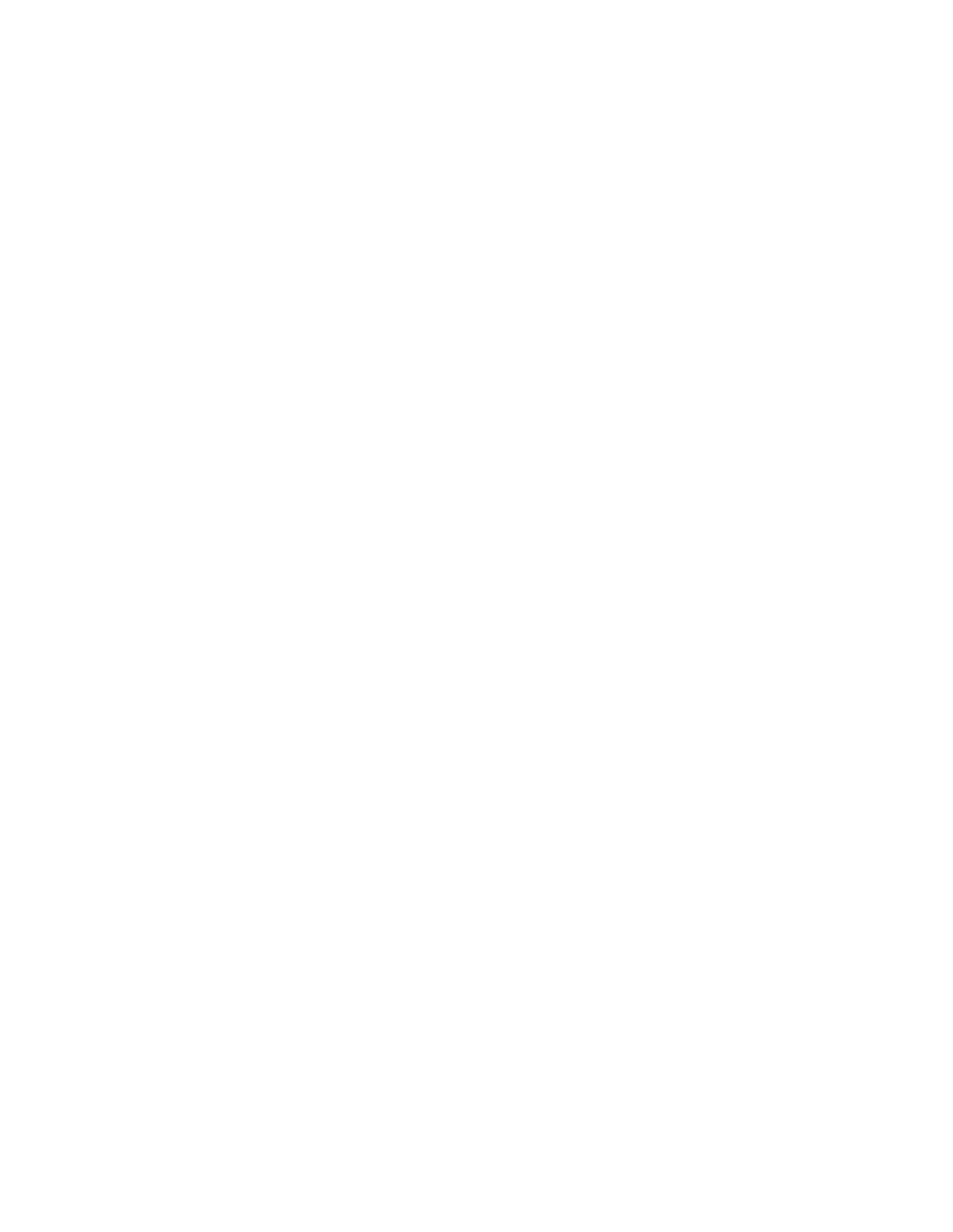# **DRAFT ENVIRONMENTAL IMPACT REPORT**

## **RIVERSIDE TRANSMISSION RELIABILITY PROJECT SCH #2007011113**

**August 1, 2011**

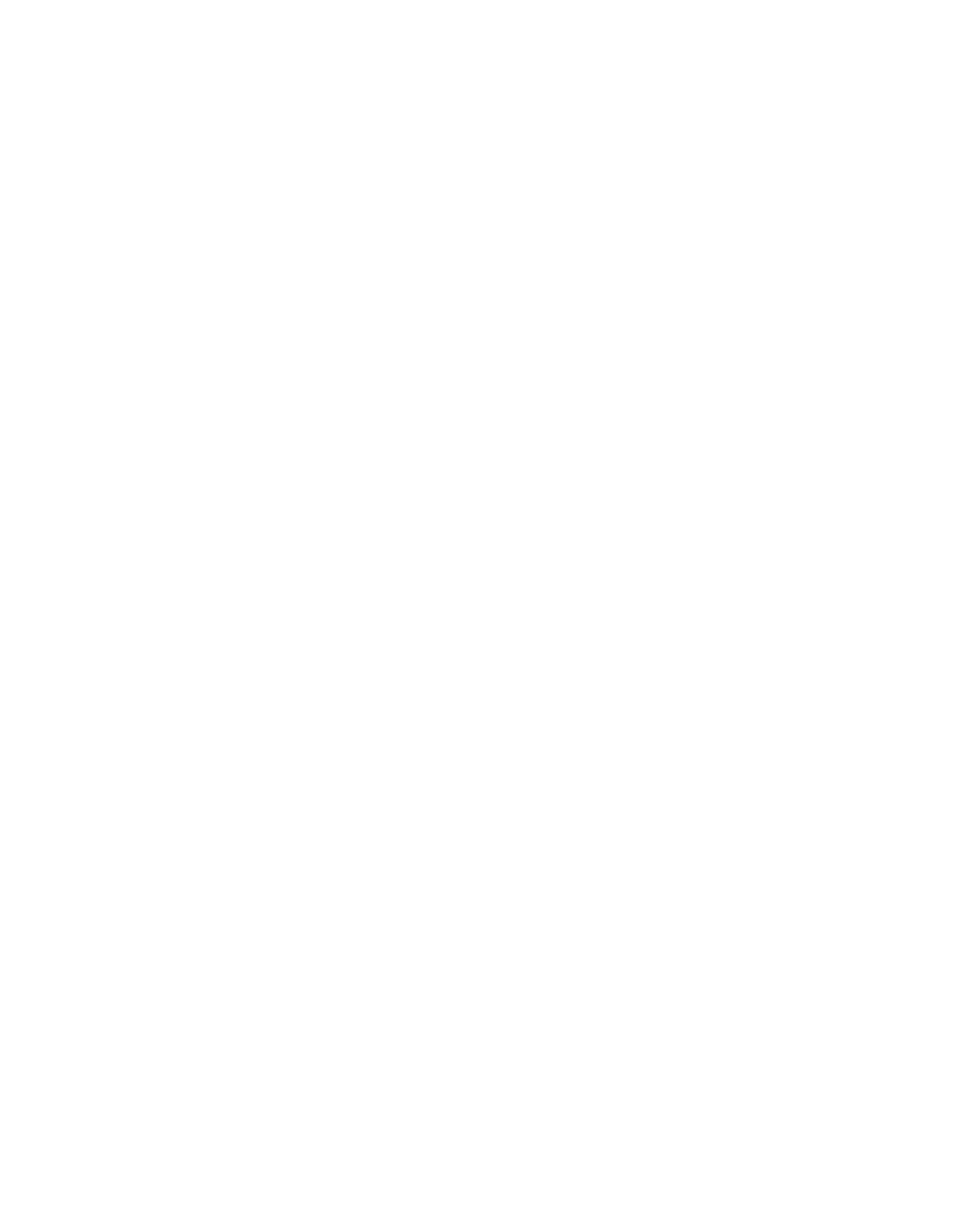## **TABLE OF CONTENTS**

| ES.1   |  |
|--------|--|
| ES.2   |  |
| ES.3   |  |
|        |  |
|        |  |
|        |  |
|        |  |
| ES.6   |  |
| ES.7   |  |
|        |  |
|        |  |
| ES.8.1 |  |
|        |  |
|        |  |
|        |  |
|        |  |
|        |  |
| 1.1    |  |
| 1.1.1  |  |
|        |  |
| 1.1.2  |  |
| 1.1.3  |  |
| 1.2    |  |
| 1.3    |  |
| 1.4    |  |
| 1.4.1  |  |
| 1.4.2  |  |
| 1.4.3  |  |
| 1.4.4  |  |
|        |  |
| 1.5.1  |  |
| 1.5.2  |  |
| 1.5.3  |  |
| 1.5.4  |  |
|        |  |
|        |  |
| 2.1    |  |
| 2.1.1  |  |
| 2.2    |  |
| 2.3    |  |
| 2.3.1  |  |
| 2.3.2  |  |
|        |  |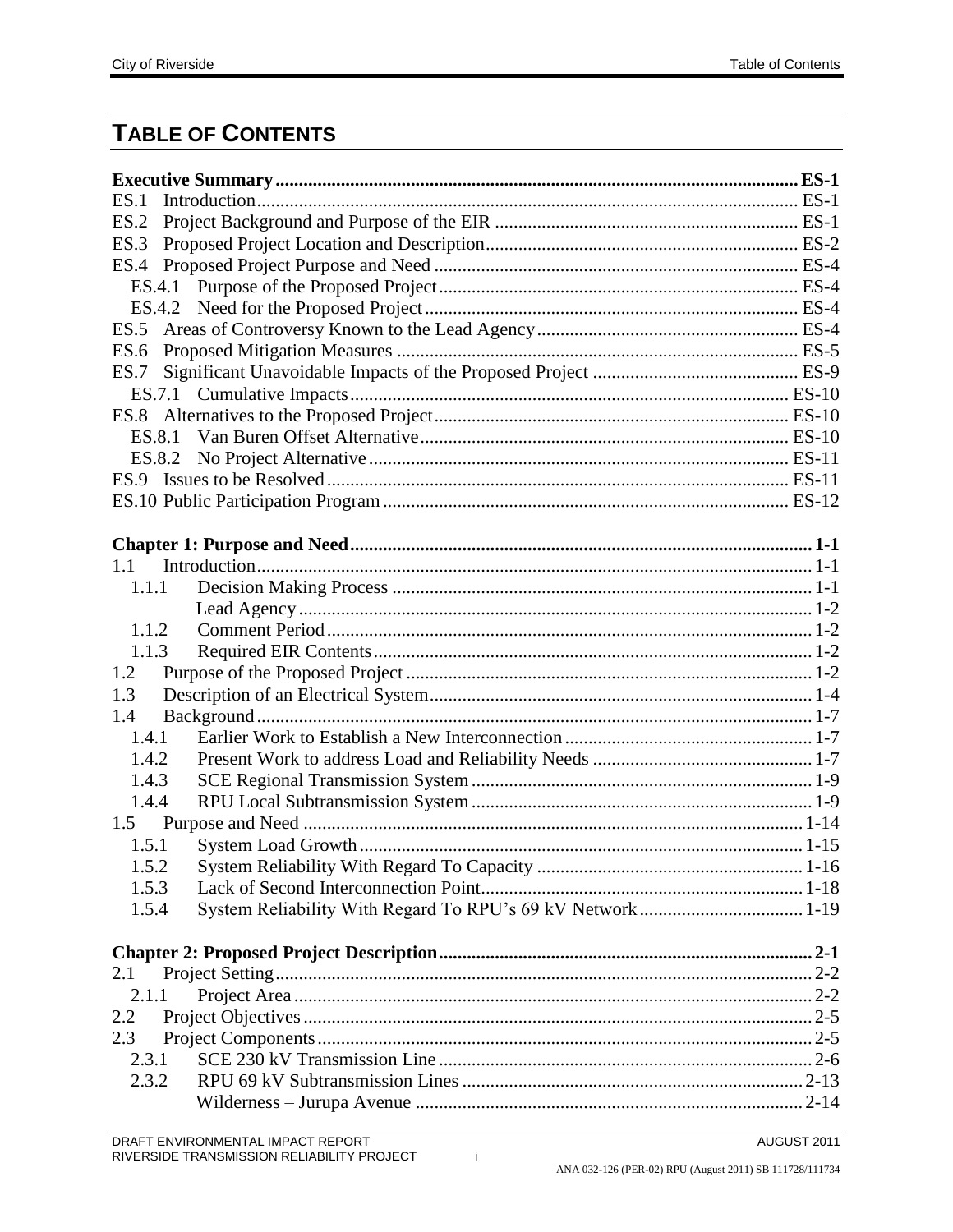| 2.3.3 |  |
|-------|--|
|       |  |
|       |  |
|       |  |
| 2.3.4 |  |
| 2.3.5 |  |
|       |  |
|       |  |
| 2.3.6 |  |
|       |  |
|       |  |
| 2.4   |  |
| 2.4.1 |  |
| 2.4.2 |  |
| 2.4.3 |  |
| 2.4.4 |  |
| 2.4.5 |  |
| 2.4.6 |  |
|       |  |
|       |  |
| 2.4.7 |  |
| 2.5   |  |
| 2.5.1 |  |
| 2.5.2 |  |
|       |  |
|       |  |
|       |  |
|       |  |
|       |  |
|       |  |
|       |  |
|       |  |
|       |  |
|       |  |
|       |  |
|       |  |
|       |  |
|       |  |
|       |  |
|       |  |
| 2.5.3 |  |
| 2.5.4 |  |
|       |  |
|       |  |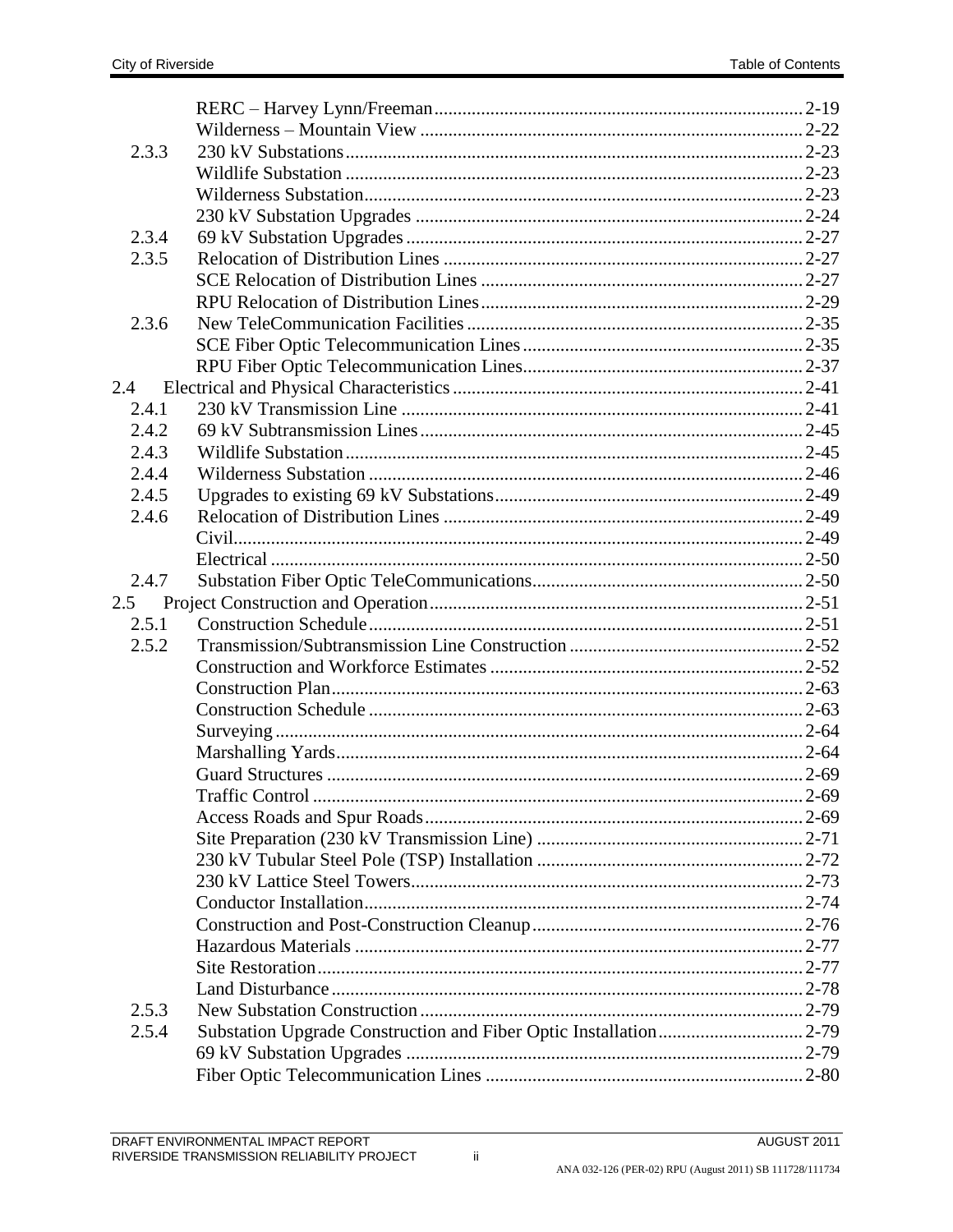| 2.6   |                                                                  |  |
|-------|------------------------------------------------------------------|--|
| 2.6.1 |                                                                  |  |
| 2.6.2 |                                                                  |  |
| 2.6.3 |                                                                  |  |
| 2.7   |                                                                  |  |
| 2.8   |                                                                  |  |
| 2.9   |                                                                  |  |
|       |                                                                  |  |
|       |                                                                  |  |
| 3.1   |                                                                  |  |
| 3.1.1 |                                                                  |  |
|       |                                                                  |  |
| 3.1.2 |                                                                  |  |
| 3.2   |                                                                  |  |
| 3.2.1 |                                                                  |  |
|       | Methodology for Resource Inventory and Other Data Collection3-4  |  |
|       |                                                                  |  |
|       |                                                                  |  |
|       |                                                                  |  |
|       |                                                                  |  |
|       |                                                                  |  |
|       |                                                                  |  |
| 3.2.2 |                                                                  |  |
|       |                                                                  |  |
|       |                                                                  |  |
|       |                                                                  |  |
|       |                                                                  |  |
|       |                                                                  |  |
|       |                                                                  |  |
| 3.2.3 |                                                                  |  |
|       |                                                                  |  |
|       |                                                                  |  |
|       | Methodology for Resource Inventory and Other Data Collection3-81 |  |
|       |                                                                  |  |
|       |                                                                  |  |
|       |                                                                  |  |
|       |                                                                  |  |
| 3.2.4 |                                                                  |  |
|       |                                                                  |  |
|       |                                                                  |  |
|       |                                                                  |  |
|       |                                                                  |  |
|       |                                                                  |  |
|       |                                                                  |  |
|       |                                                                  |  |
|       |                                                                  |  |
|       |                                                                  |  |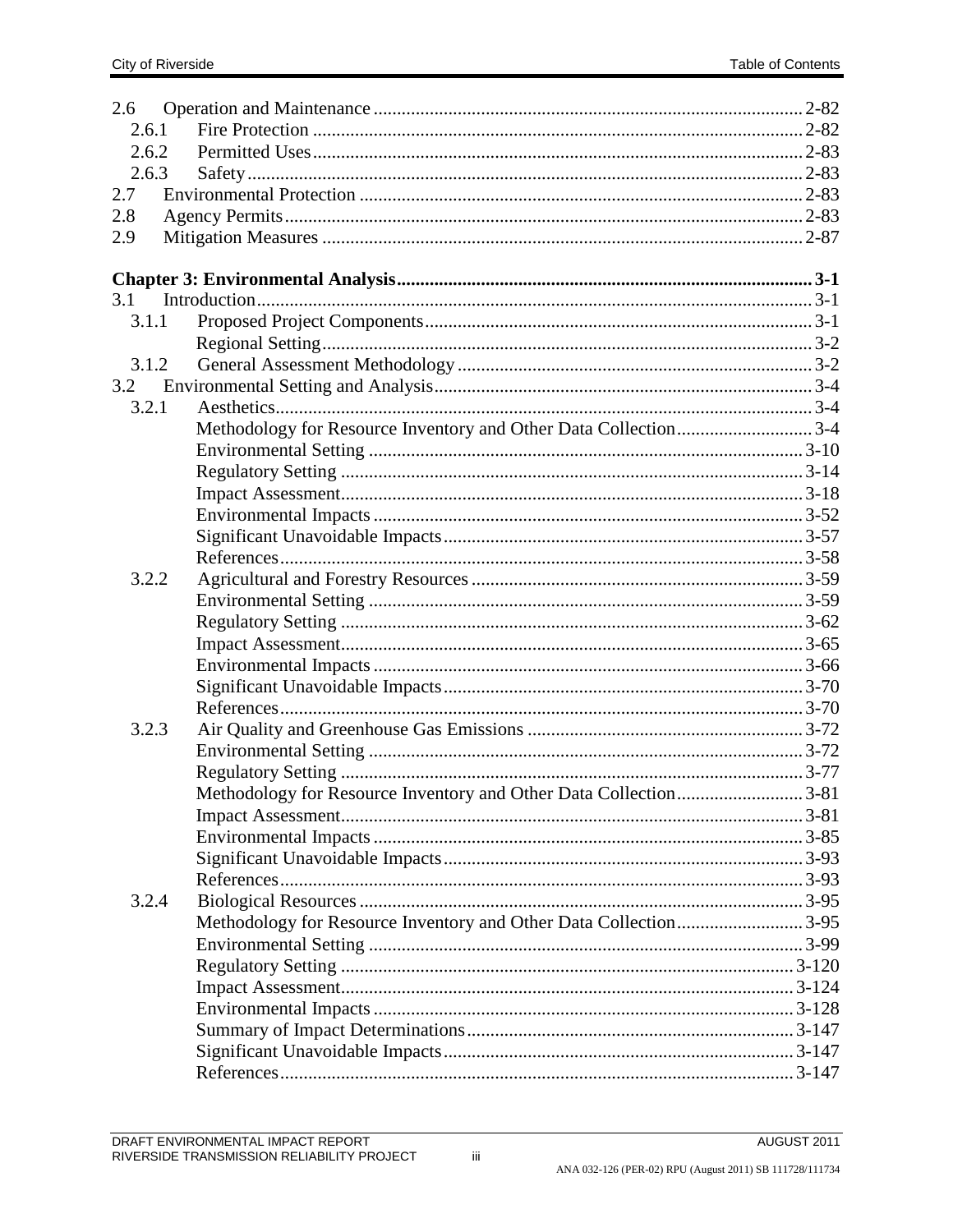| 3.2.5  |                                                                   |  |
|--------|-------------------------------------------------------------------|--|
|        |                                                                   |  |
|        | Methodology for Resource Inventory and Other Data Collection3-157 |  |
|        |                                                                   |  |
|        |                                                                   |  |
|        |                                                                   |  |
|        |                                                                   |  |
|        |                                                                   |  |
|        |                                                                   |  |
| 3.2.6  |                                                                   |  |
|        | Methodology for Resource Inventory and Other Data Collection3-179 |  |
|        |                                                                   |  |
|        |                                                                   |  |
|        |                                                                   |  |
|        |                                                                   |  |
|        |                                                                   |  |
|        |                                                                   |  |
| 3.2.7  |                                                                   |  |
|        |                                                                   |  |
|        |                                                                   |  |
|        |                                                                   |  |
|        |                                                                   |  |
|        |                                                                   |  |
|        |                                                                   |  |
| 3.2.8  |                                                                   |  |
|        | Methodology for Resource Inventory and Other Data Collection3-205 |  |
|        |                                                                   |  |
|        |                                                                   |  |
|        |                                                                   |  |
|        |                                                                   |  |
|        |                                                                   |  |
|        |                                                                   |  |
|        |                                                                   |  |
| 3.2.9  |                                                                   |  |
|        |                                                                   |  |
|        |                                                                   |  |
|        |                                                                   |  |
|        |                                                                   |  |
|        |                                                                   |  |
|        |                                                                   |  |
| 3.2.10 |                                                                   |  |
|        | Methodology for Resource Inventory and Other Data Collection3-258 |  |
|        |                                                                   |  |
|        |                                                                   |  |
|        |                                                                   |  |
|        |                                                                   |  |
|        |                                                                   |  |
|        |                                                                   |  |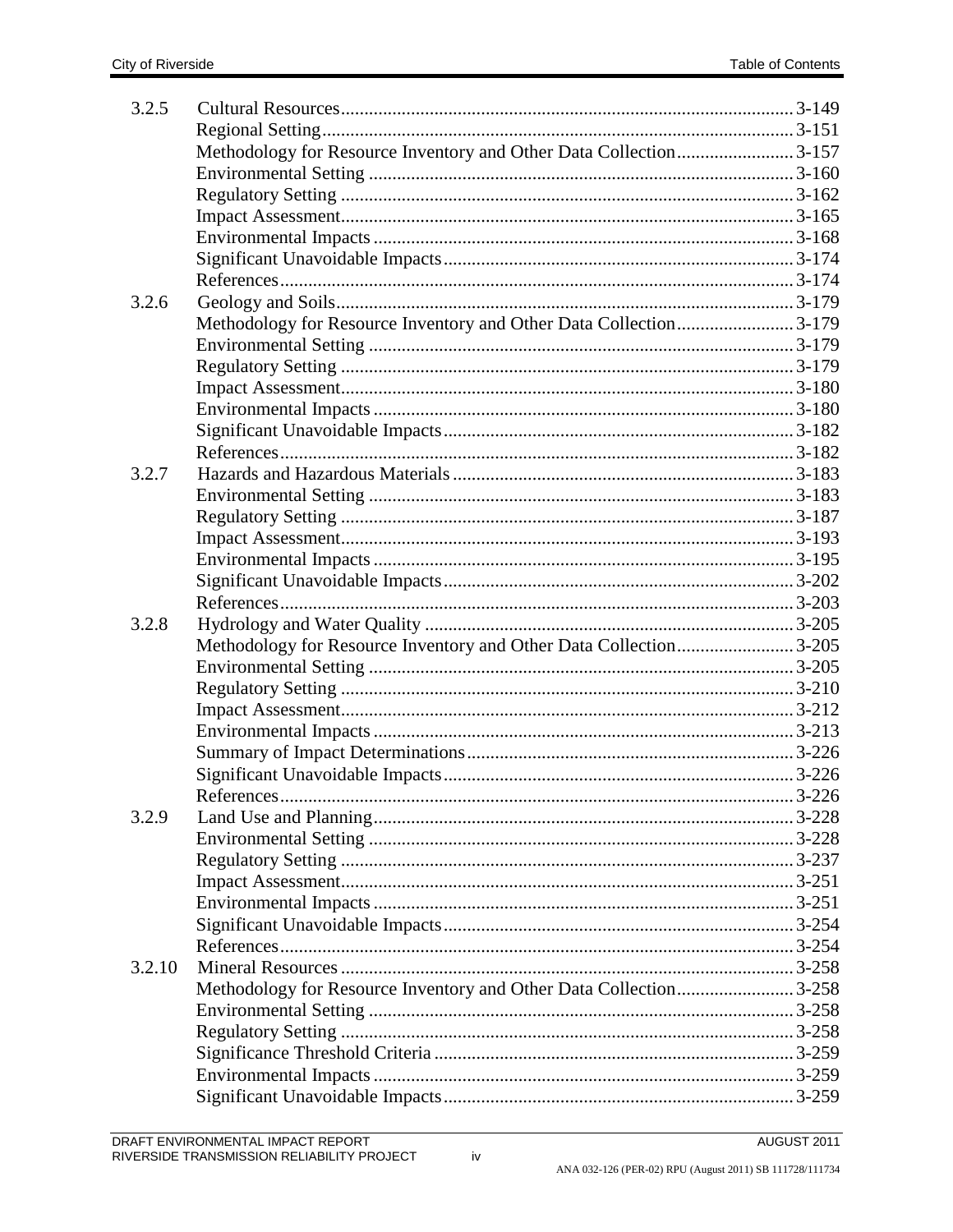| 3.2.11 |                                                                   |  |
|--------|-------------------------------------------------------------------|--|
|        |                                                                   |  |
|        |                                                                   |  |
|        |                                                                   |  |
|        |                                                                   |  |
|        |                                                                   |  |
|        |                                                                   |  |
| 3.2.12 |                                                                   |  |
|        | Methodology for Resource Inventory and Other Data Collection3-276 |  |
|        |                                                                   |  |
|        |                                                                   |  |
|        |                                                                   |  |
|        |                                                                   |  |
|        |                                                                   |  |
|        |                                                                   |  |
| 3.2.13 |                                                                   |  |
|        |                                                                   |  |
|        |                                                                   |  |
|        |                                                                   |  |
|        |                                                                   |  |
|        |                                                                   |  |
|        |                                                                   |  |
| 3.2.14 |                                                                   |  |
|        |                                                                   |  |
|        |                                                                   |  |
|        |                                                                   |  |
|        |                                                                   |  |
|        |                                                                   |  |
|        |                                                                   |  |
| 3.2.15 |                                                                   |  |
|        |                                                                   |  |
|        | Methodology for Resource Inventory and Other Data Collection3-313 |  |
|        |                                                                   |  |
|        |                                                                   |  |
|        |                                                                   |  |
|        |                                                                   |  |
|        |                                                                   |  |
|        |                                                                   |  |
| 3.3    |                                                                   |  |
|        |                                                                   |  |
| 4.1    |                                                                   |  |
| 4.1.1  |                                                                   |  |
| 4.2    |                                                                   |  |
| 4.2.1  |                                                                   |  |
| 4.2.2  |                                                                   |  |
|        |                                                                   |  |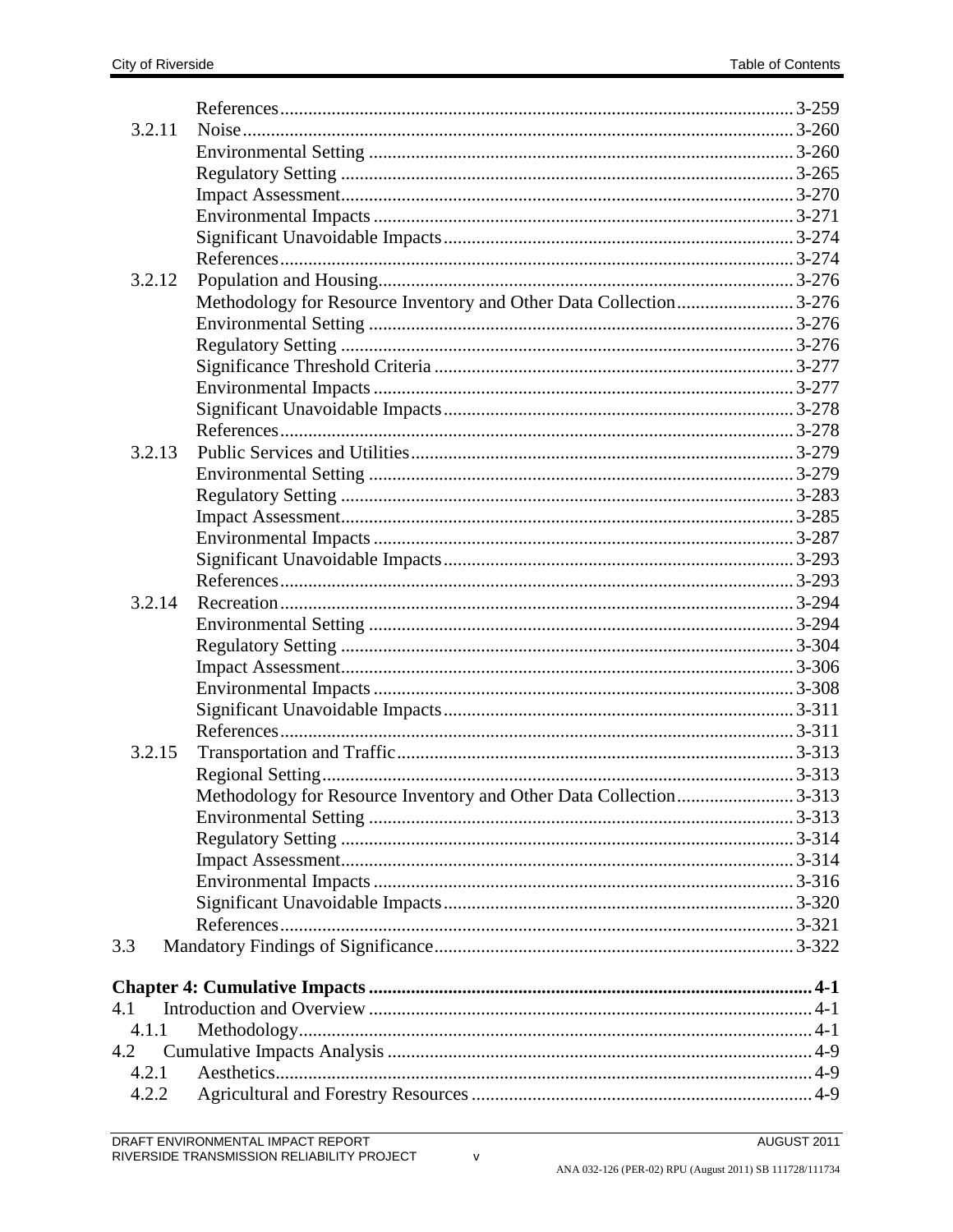| 4.2.3  |  |
|--------|--|
| 4.2.4  |  |
| 4.2.5  |  |
| 4.2.6  |  |
| 4.2.7  |  |
| 4.2.8  |  |
| 4.2.9  |  |
| 4.2.10 |  |
| 4.2.11 |  |
| 4.2.12 |  |
| 4.2.13 |  |
| 4.2.14 |  |
| 4.2.15 |  |
|        |  |
|        |  |
| 5.1    |  |
| 5.1.1  |  |
| 5.1.2  |  |
| 5.1.3  |  |
| 5.1.4  |  |
| 5.2    |  |
| 5.3    |  |
| 5.4    |  |
|        |  |
|        |  |
| 6.1    |  |
| 6.1.1  |  |
| 6.2    |  |
| 6.2.1  |  |
|        |  |
|        |  |
|        |  |
| 6.2.2  |  |
|        |  |
| 6.3    |  |
| 6.3.1  |  |
| 6.3.2  |  |
| 6.4    |  |
| 6.4.1  |  |
|        |  |
|        |  |
| 6.4.2  |  |
|        |  |
|        |  |
|        |  |
| 6.4.3  |  |
|        |  |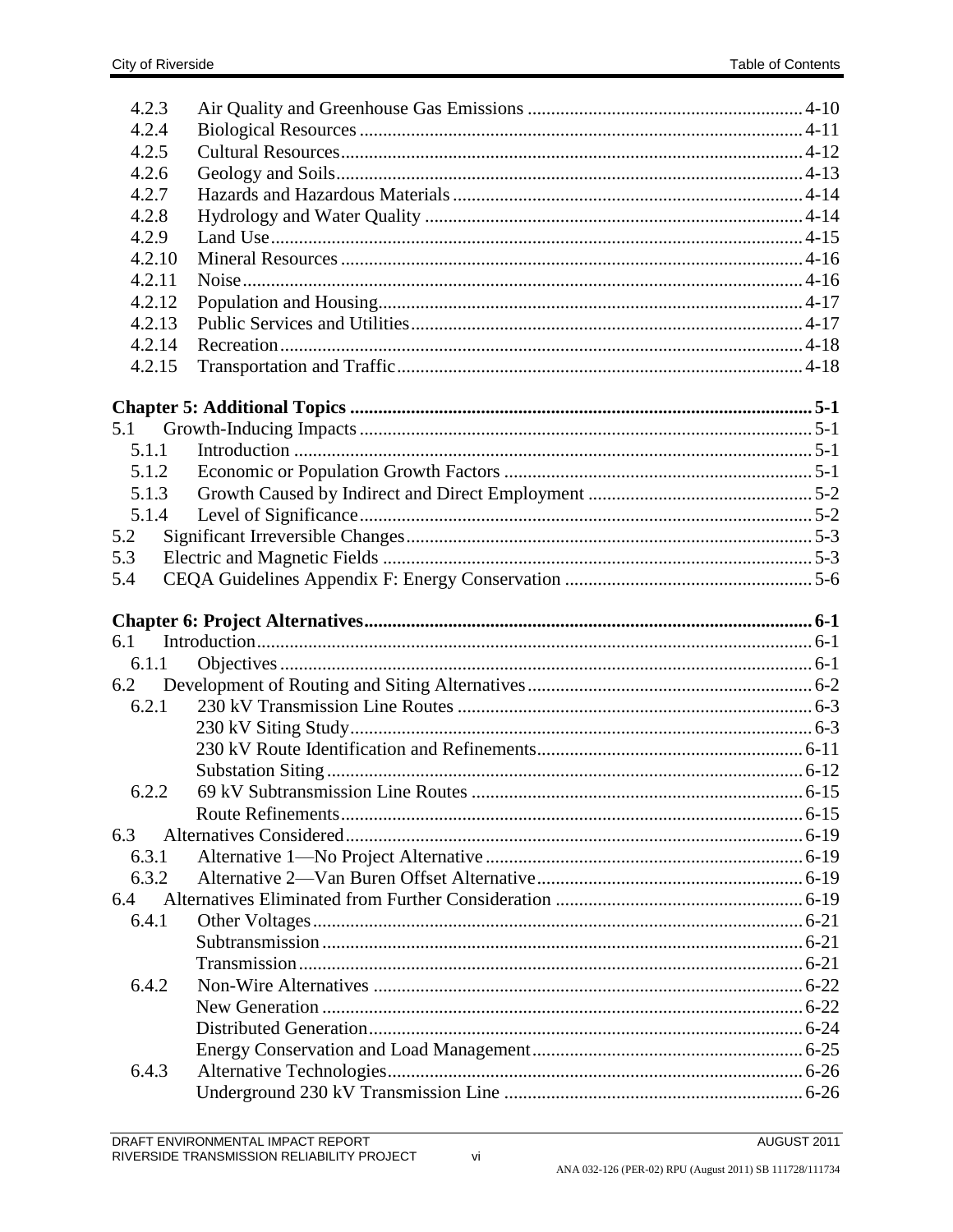| 6.4.4 |  |
|-------|--|
|       |  |
|       |  |
|       |  |
|       |  |
| 6.5   |  |
| 6.5.1 |  |
|       |  |
|       |  |
|       |  |
| 6.6   |  |
|       |  |
|       |  |
| 7.1   |  |
| 7.2   |  |
| 7.2.1 |  |
|       |  |
|       |  |
|       |  |
|       |  |
| 7.2.2 |  |
| 7.2.3 |  |
|       |  |
|       |  |
|       |  |
|       |  |
| 7.3   |  |
| 7.3.1 |  |
| 7.3.2 |  |
|       |  |
| 7.4.1 |  |
| 7.4.2 |  |
| 7.4.3 |  |
| 7.4.4 |  |
| 7.4.5 |  |
| 7.4.6 |  |
| 7.4.7 |  |
| 7.4.8 |  |
|       |  |
|       |  |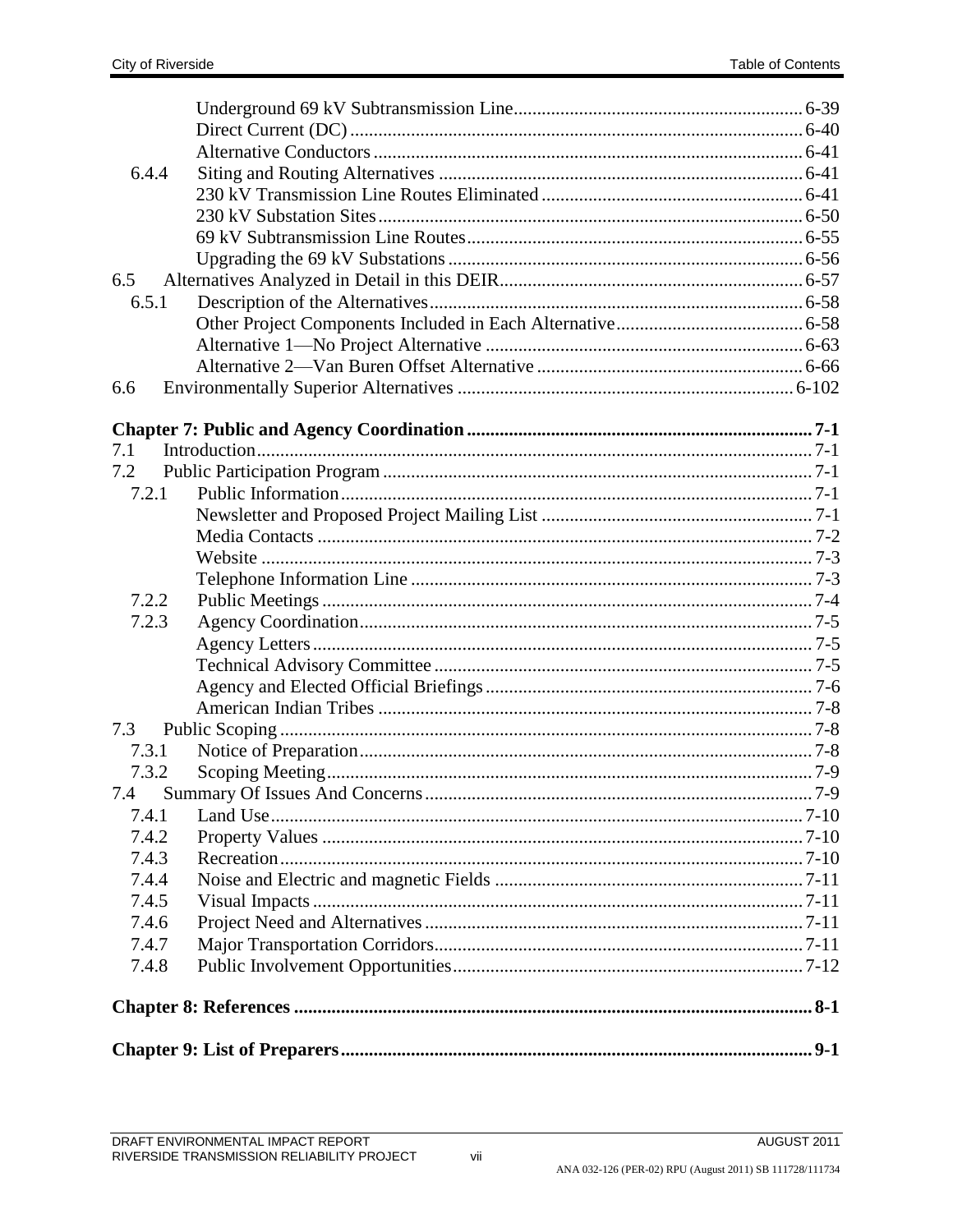#### **APPENDICES**

Appendix A: Initial Study / Notice of Preparation Appendix B: Technical Reports Aesthetics and Visual Resources Technical Report Air Quality Technical Report Biological Resources Technical Report Cultural Resources Technical Report Earth Resources Technical Report Hydrology and Water Quality Technical Report Land Use Technical Report Paleontology Technical Report Traffic Technical Report Appendix C: Electrical and Magnetic Field Statement Appendix D: Siting Study Appendix E: Native American Tribal Communications Appendix F: Track Info Services, LLC Environmental FirstSearch Report Summary Appendix G: American Indian Social Impact Assessment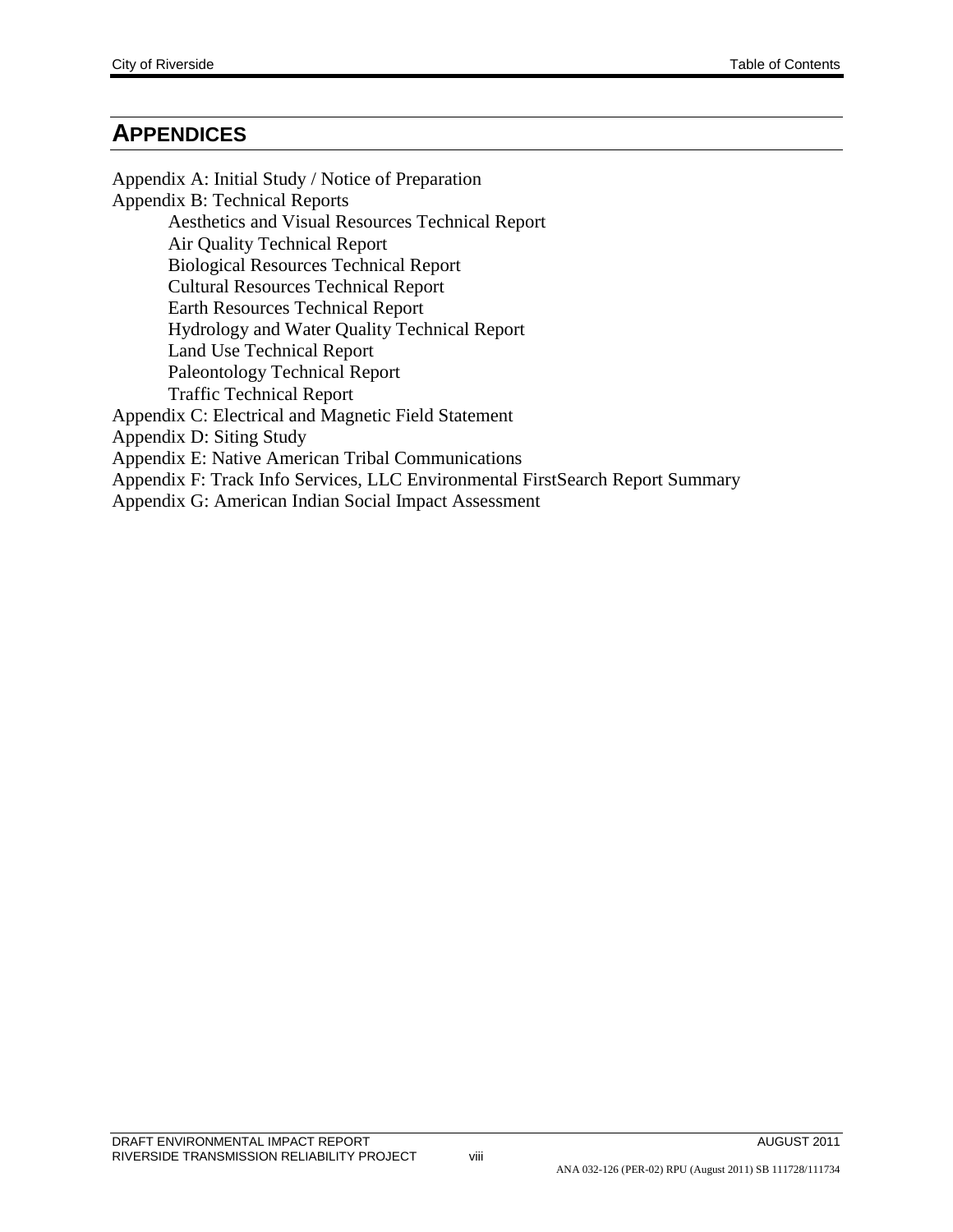### **TABLES**

| Table 2.3-1. Distribution Line Relocation Ground Disturbance Estimates.  2-30                  |
|------------------------------------------------------------------------------------------------|
|                                                                                                |
|                                                                                                |
|                                                                                                |
| Table 2.5-1. Construction Equipment and Workforce Estimates by Activity for Construction of    |
|                                                                                                |
| Table 2.5-2. Construction Equipment and Workforce Estimates by Activity for Construction of    |
|                                                                                                |
| Table 2.5-3. Land Disturbance Estimates for New 230 kV Transmission Line2-78                   |
|                                                                                                |
|                                                                                                |
| Table 2.9-1. Potential Permits and Approval for the Proposed Project and Alternatives 2-85     |
|                                                                                                |
|                                                                                                |
| Table 3.2.1-2. Aesthetics and Visual Resources Environmental Protection Elements and           |
|                                                                                                |
| Table 3.2.2-1. Agricultural Land Conversion From 2006-2008 in Riverside County 3-60            |
| Table 3.2.2-2. Environmental Protection Elements – Agricultural and Forestry Resources 3-66    |
| Table 3.2.2-3. Mitigation Measures – Agricultural and Forestry Resources3-66                   |
|                                                                                                |
|                                                                                                |
| Table 3.2.3-3. State and Federal Attainment/Non-attainment Designations for the Basin 3-80     |
| Table 3.2.3-4. SCAQMD Regional Air Quality Significant Thresholds for Air Pollutant            |
|                                                                                                |
| Table 3.2.3-5. SCAQMD Localized Significance Thresholds for Air Pollutant Emissions 3-83       |
| Table 3.2.3-6. Ambient Air Quality for Criteria Pollutants (Localized Thresholds) 3-83         |
|                                                                                                |
|                                                                                                |
| Table 3.2.3-9. Proposed Project Construction Emissions/Air District Regional Threshold         |
| Comparison (worst case, i.e., standard mitigations applied but all activities concurrent) 3-86 |
| Table 3.2.3-10. Proposed Project Construction Emissions/Air District Regional Threshold        |
| Comparison (with all mitigation including AQ-14, restricted activity overlap) 3-87             |
| Table 3.2.3-11. Proposed Project Unmitigated Operational Maintenance Emissions/Air District    |
|                                                                                                |
| Table 3.2.3-12. Proposed Project Construction Emissions/Air District Localized Threshold       |
|                                                                                                |
| Table 3.2.3-13. Proposed Project Construction Emissions/Air District Localized Threshold       |
|                                                                                                |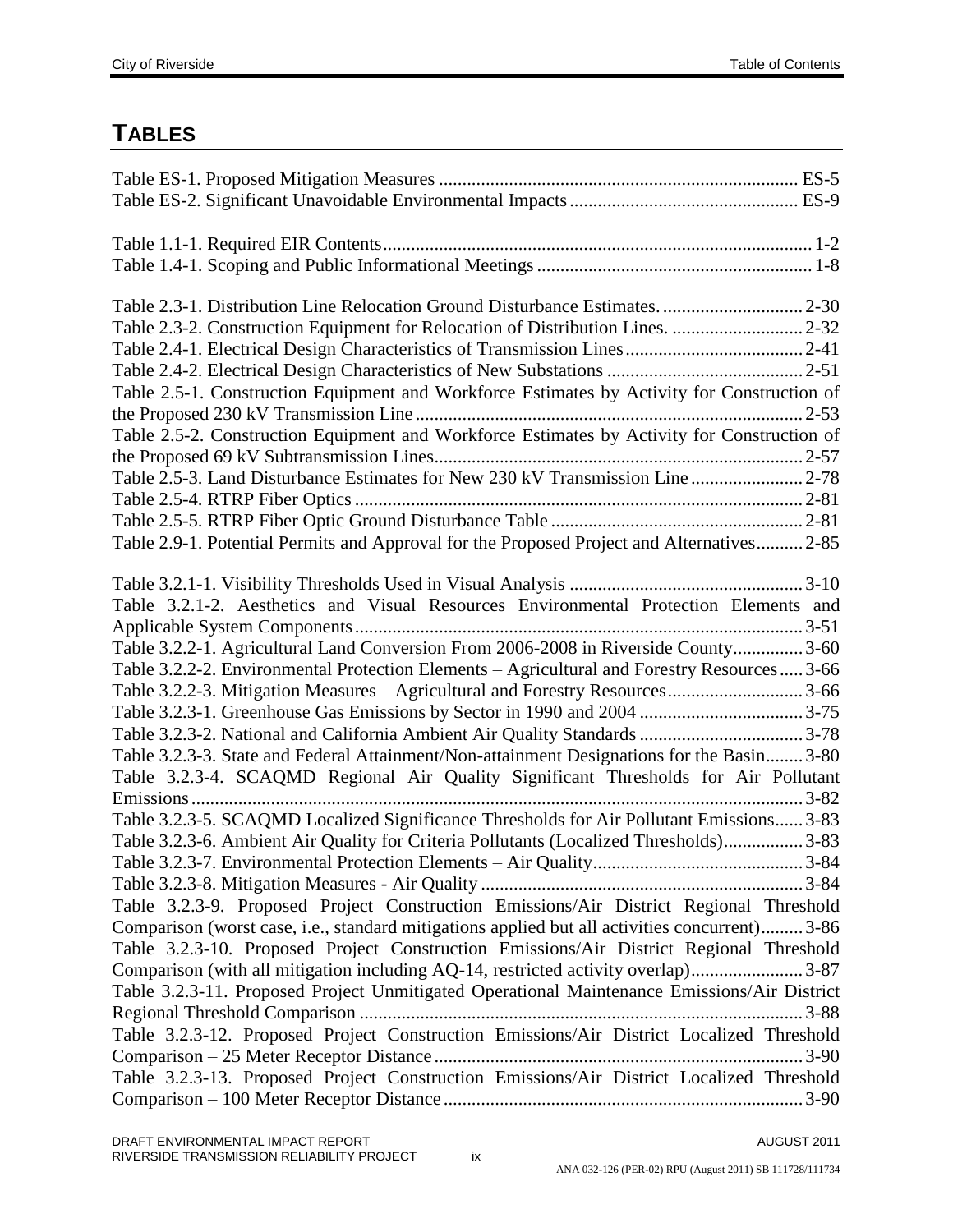| Table 3.2.3-14. Proposed Project Operational Emissions/Air District Localized Threshold         |           |
|-------------------------------------------------------------------------------------------------|-----------|
|                                                                                                 |           |
| Table 3.2.3-15. Summary of Greenhouse Gas Emissions Due To Construction Equipment,              |           |
|                                                                                                 |           |
| Table 3.2.4-1. Vegetation and Land Cover Categories within 2000-foot Study Corridors for        |           |
|                                                                                                 |           |
| Table 3.2.4-2. Potential for Occurrence of Special-Status Plant Species, Proposed Project 3-109 |           |
| Table 3.2.4-3. Vegetation and Land Cover Categories within 1000-foot Study Corridors for        |           |
|                                                                                                 |           |
|                                                                                                 |           |
|                                                                                                 |           |
| Table 3.2.5-1. Environmental Protection Elements - Cultural Resources  3-166                    |           |
| Table 3.2.5-2. Mitigation Measures - Cultural and Paleontological Resources 3-167               |           |
|                                                                                                 |           |
|                                                                                                 |           |
| Table 3.2.7-3. Riverside Municipal Airport Compatibility Zones Crossed by the Proposed Project  |           |
|                                                                                                 |           |
| Table 3.2.7-4. Environmental Protection Elements - Hazards and Hazardous Materials 3-194        |           |
| Table 3.2.7-5. Mitigation Measures - Hazards and Hazardous Materials  3-195                     |           |
| Table 3.2.8-1. Environmental Protection Elements – Water Resources 3-213                        |           |
| Table 3.2.9-1. Unincorporated Riverside County General Plan Land Use3-233                       |           |
| Table 3.2.9-2. Riverside Municipal Airport Compatibility Zones Crossed by the Proposed Project  |           |
|                                                                                                 |           |
| Table 3.2.9-3. City of Riverside Specific Plans within the 69 kV Study Corridors  3-249         |           |
| Table 3.2.11-1. Ambient Noise measurements - Proposed 230 kV Route3-261                         |           |
| Table 3.2.11-2. Ambient Noise Measurements - Proposed 69 kV Route 3-262                         |           |
|                                                                                                 |           |
| Table 3.2.11-4. State Land Use Compatibility for Community Noise Environment  3-266             |           |
|                                                                                                 |           |
|                                                                                                 |           |
|                                                                                                 |           |
|                                                                                                 |           |
|                                                                                                 |           |
| Table 3.2.13-5 Solid Waste Diversion Rates (as a Percentage of the Total Waste Stream) 3-284    |           |
| Table 3.2.13-6. Environmental Protection Elements-Utilities and Service Systems 3-286           |           |
| Table 3.2.14-1. Public Parks, Recreation, and Preservation Facilities/Areas within the Project  |           |
|                                                                                                 | $3 - 301$ |
| Table 3.2.14-2. Existing Public (Adopted) Trails Traversed and Adjacent to the Proposed Project |           |
|                                                                                                 |           |
|                                                                                                 |           |
|                                                                                                 |           |
|                                                                                                 |           |
|                                                                                                 |           |
|                                                                                                 |           |
|                                                                                                 |           |
|                                                                                                 |           |
|                                                                                                 |           |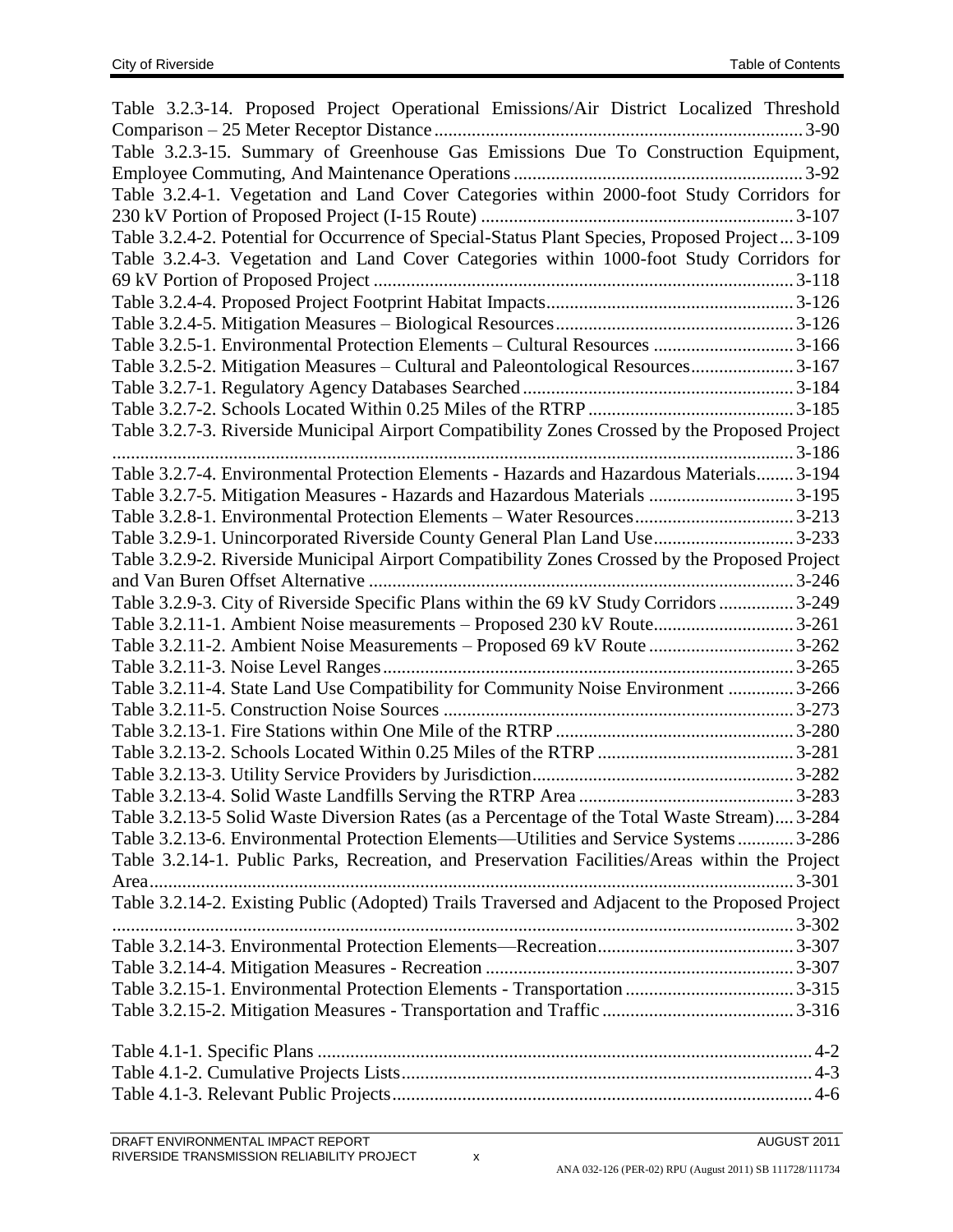| Table 4.2-1. Potential Sources of Impacts to Cultural Resources Caused by Different Types of |  |
|----------------------------------------------------------------------------------------------|--|
|                                                                                              |  |
|                                                                                              |  |
|                                                                                              |  |
| Table 6.4-2. Project Alternatives Considered and Eliminated from Detailed Consideration 6-56 |  |
|                                                                                              |  |
|                                                                                              |  |
|                                                                                              |  |
|                                                                                              |  |
|                                                                                              |  |
|                                                                                              |  |
|                                                                                              |  |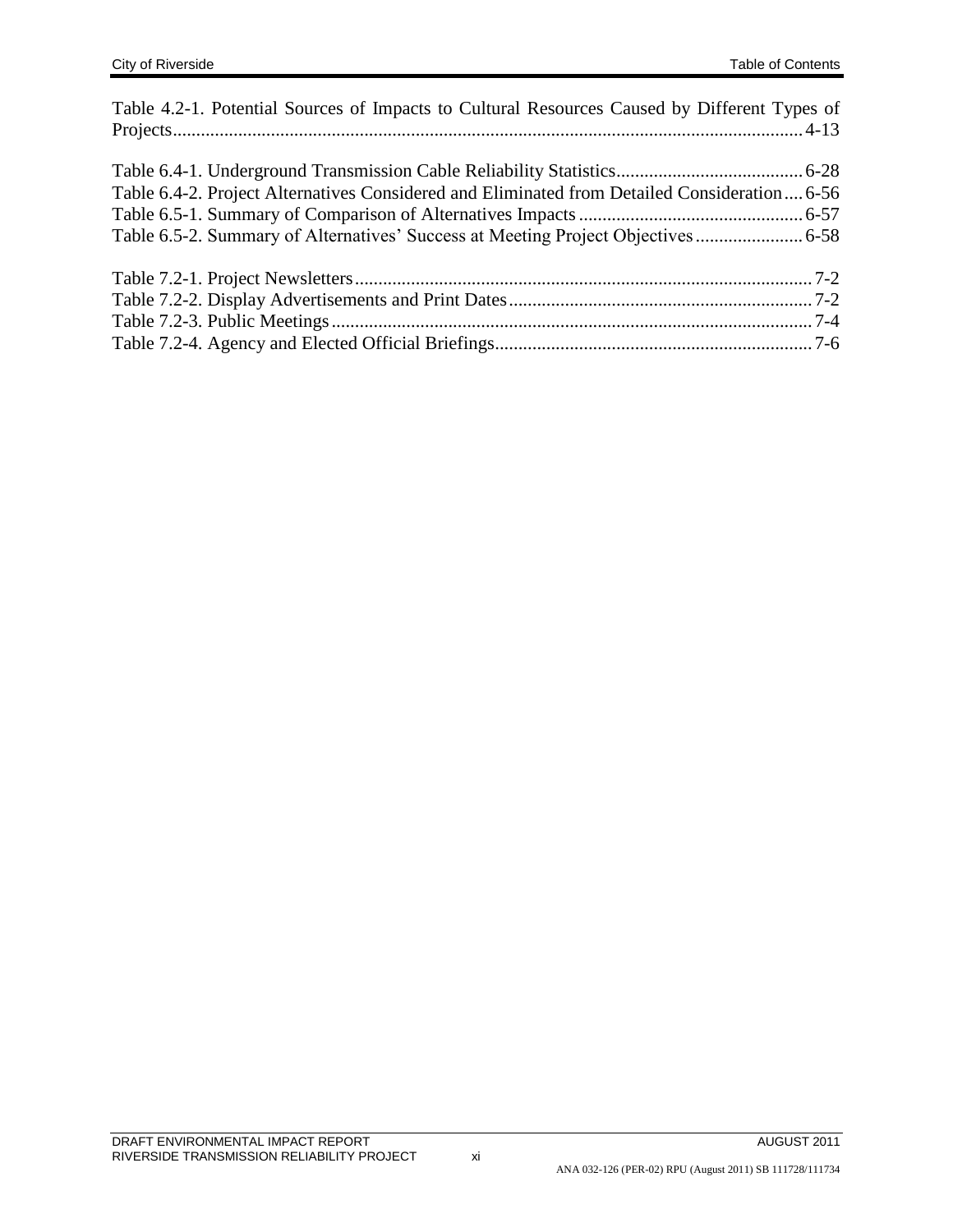### **FIGURES**

| Figure 1.4-3. RPU System Improvements Under the Proposed Project  1-13            |  |
|-----------------------------------------------------------------------------------|--|
|                                                                                   |  |
|                                                                                   |  |
| Figure 1.5-3. RPU Forecasted Load and Total Capacity to Serve Load 1-18           |  |
|                                                                                   |  |
|                                                                                   |  |
|                                                                                   |  |
|                                                                                   |  |
|                                                                                   |  |
|                                                                                   |  |
|                                                                                   |  |
|                                                                                   |  |
|                                                                                   |  |
|                                                                                   |  |
|                                                                                   |  |
|                                                                                   |  |
|                                                                                   |  |
|                                                                                   |  |
|                                                                                   |  |
|                                                                                   |  |
|                                                                                   |  |
|                                                                                   |  |
|                                                                                   |  |
|                                                                                   |  |
|                                                                                   |  |
|                                                                                   |  |
|                                                                                   |  |
|                                                                                   |  |
|                                                                                   |  |
|                                                                                   |  |
|                                                                                   |  |
| Figure 3.2.1-12. Mixed Use (Residential/Commercial/Institutional/Industrial) 3-14 |  |
|                                                                                   |  |
|                                                                                   |  |
|                                                                                   |  |
|                                                                                   |  |
|                                                                                   |  |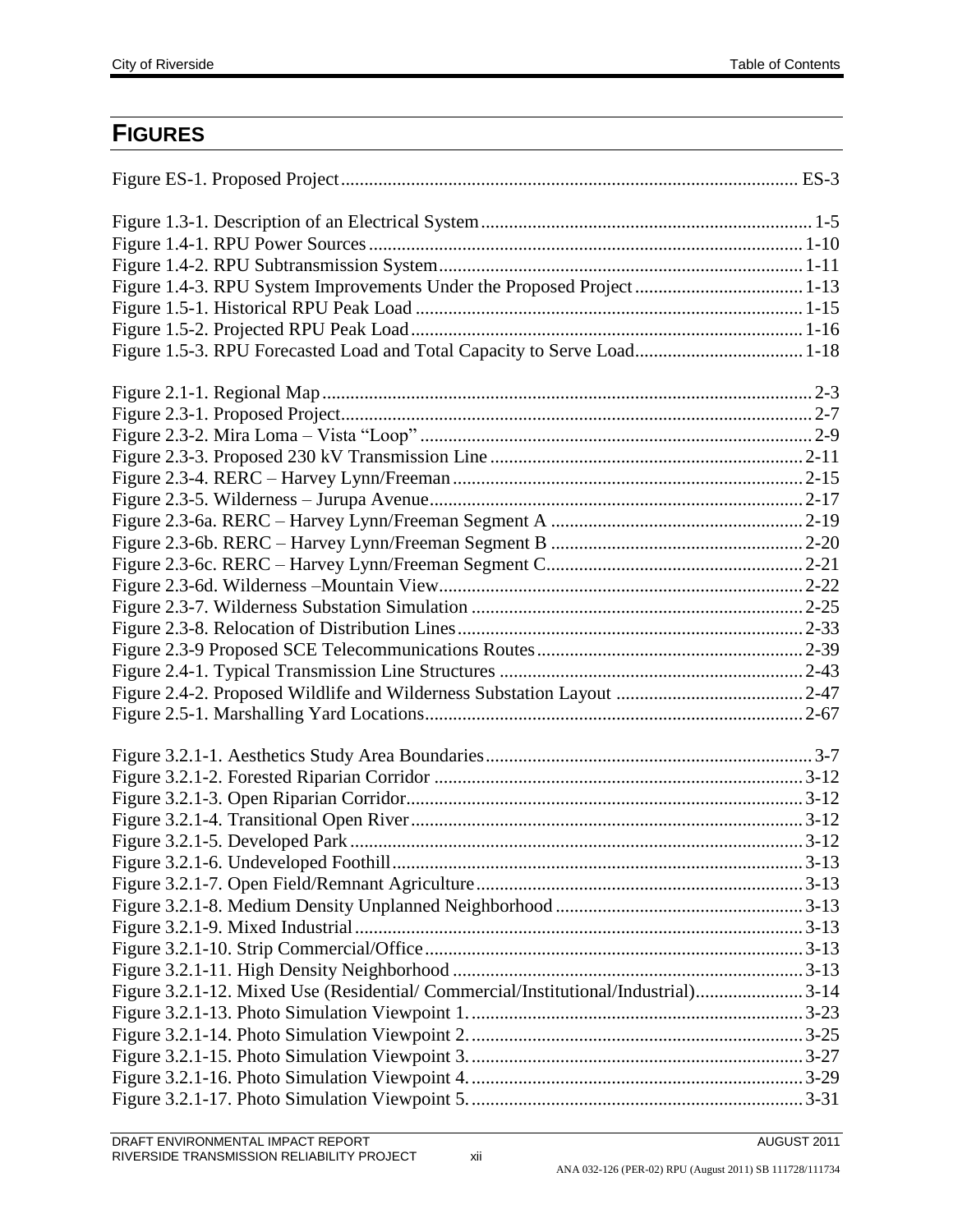| Figure 3.2.11-1. Riverside Municipal Noise/Land Use Noise Compatibility Criteria  3-268 |  |
|-----------------------------------------------------------------------------------------|--|
|                                                                                         |  |
|                                                                                         |  |
|                                                                                         |  |
|                                                                                         |  |
|                                                                                         |  |
|                                                                                         |  |
|                                                                                         |  |
|                                                                                         |  |
|                                                                                         |  |
|                                                                                         |  |
|                                                                                         |  |
|                                                                                         |  |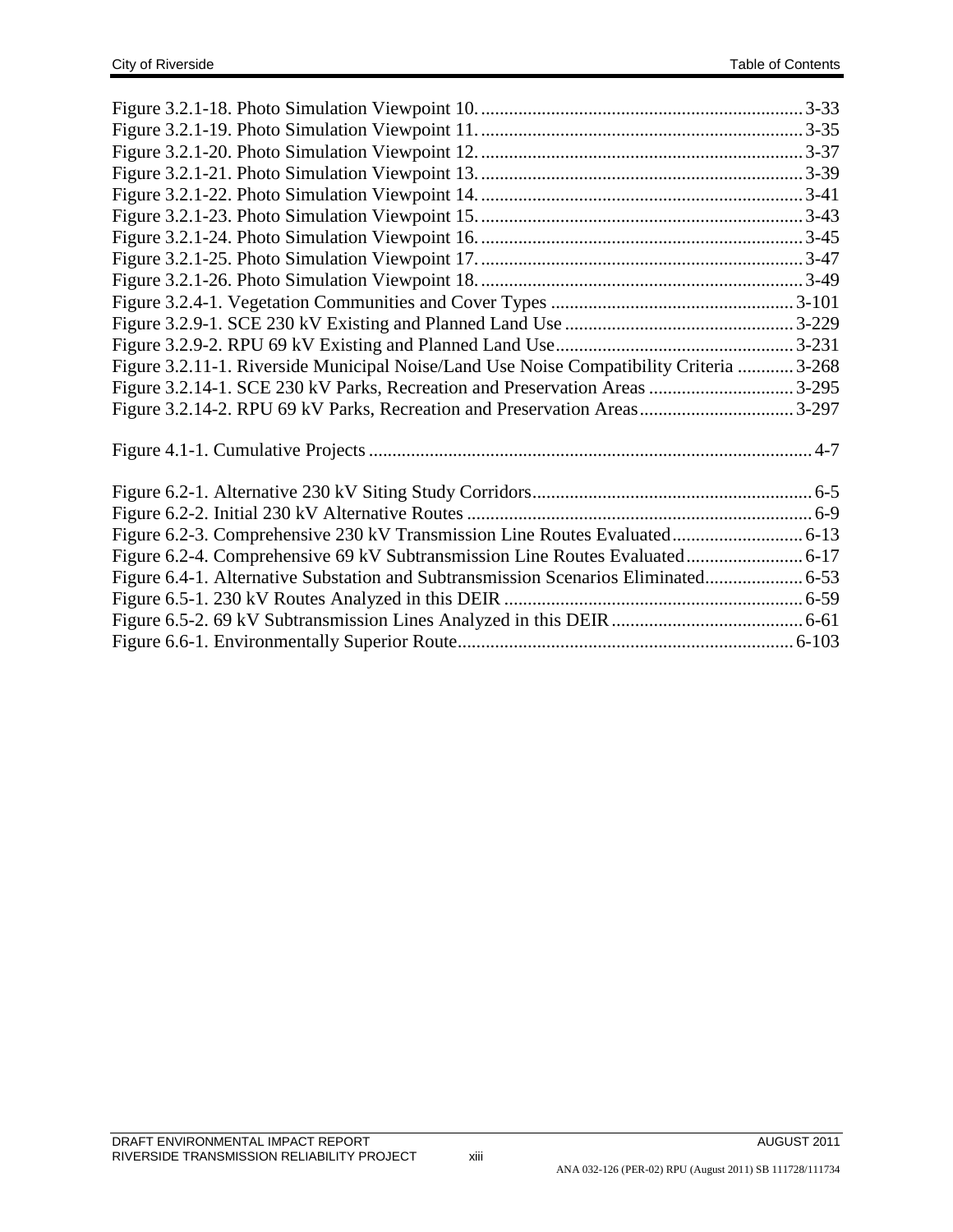### **ACRONYMS AND ABBREVIATIONS**

| Acronym or<br><b>Abbreviation</b> | <b>Definition</b>                                                                                            |
|-----------------------------------|--------------------------------------------------------------------------------------------------------------|
| AC                                | Alternating current                                                                                          |
| <b>ACHP</b>                       | Advisory Council on Historic Preservation                                                                    |
| <b>ACSR</b>                       | Aluminum conductor steel reinforced                                                                          |
| <b>ADOE</b>                       | Archaeological Determinations of Eligibility                                                                 |
| <b>ADSS</b>                       | All Dielectric Self Supporting                                                                               |
| <b>ALUC</b>                       | Airport Land Use Commission                                                                                  |
| <b>ALUCP</b>                      | Airport Land Use Compatibility Plan                                                                          |
| <b>AN</b>                         | <b>Audible Noise</b>                                                                                         |
| <b>APCD</b>                       | Air Pollution Control District                                                                               |
| <b>APLIC</b>                      | Avian Power Line Interaction Committee                                                                       |
| <b>APPS</b>                       | Architectural Preservation Planning Services                                                                 |
| <b>AQAP</b>                       | Air Quality Attainment Plan                                                                                  |
| <b>AQMD</b>                       | Air Quality Management District                                                                              |
| <b>AQMP</b>                       | Air Quality Management Plan                                                                                  |
| <b>AST</b>                        | Aboveground Storage Tank                                                                                     |
| <b>BACM</b>                       | <b>Best Available Control Measure</b>                                                                        |
| <b>BARA</b>                       | Bureau of Applied Research in Anthropology                                                                   |
| <b>BLM</b>                        |                                                                                                              |
| <b>BMP</b>                        | United States Department of the Interior, Bureau of Land Management                                          |
|                                   | <b>Best Management Practice</b>                                                                              |
| <b>Business Plan Act</b><br>C     | California Hazardous Materials Release Response Plan and Inventory Law of 1985<br><b>Circulation Element</b> |
| C.U.R.B.                          | Clean Up Riverside's Environment                                                                             |
| CAAQS                             | California Ambient Air Quality Standards                                                                     |
| CAD                               | Computer-aided design                                                                                        |
| CAISO                             |                                                                                                              |
| <b>CAL FIRE</b>                   | California Independent System Operator<br>California Department of Forestry and Fire Protection              |
| Cal/EPA                           | California Environmental Protection Agency                                                                   |
| Cal/OSHA                          | California Occupational Safety and Health Administration                                                     |
| Caltrans                          | California Department of Transportation                                                                      |
| CARB                              | California Air Resources Board                                                                               |
| <b>CBC</b>                        |                                                                                                              |
| <b>CCAA</b>                       | California Building Code<br>California Clean Air Act                                                         |
|                                   |                                                                                                              |
| CCD                               | <b>Census County Division</b>                                                                                |
| <b>CCR</b>                        | California Code of Regulations                                                                               |
| <b>CDFG</b>                       | California Department of Fish and Game                                                                       |
| <b>CDP</b>                        | <b>Census Designated Place</b>                                                                               |
| <b>CEC</b>                        | California Energy Commission                                                                                 |
| <b>CEQ</b>                        | <b>Council on Environmental Quality</b>                                                                      |
| CEQA                              | California Environmental Quality Act                                                                         |
| <b>CERCLA</b>                     | Comprehensive Environmental Response, Compensation, and Liability Act                                        |
| <b>CERCLIS</b>                    | Comprehensive Environmental Response, Compensation, and Liability Act List                                   |
| <b>CESA</b>                       | California Endangered Species Act                                                                            |
| <b>CFR</b>                        | <b>Code of Federal Regulations</b>                                                                           |
| <b>CGIT</b>                       | Compressed-gas insulated transmission lines                                                                  |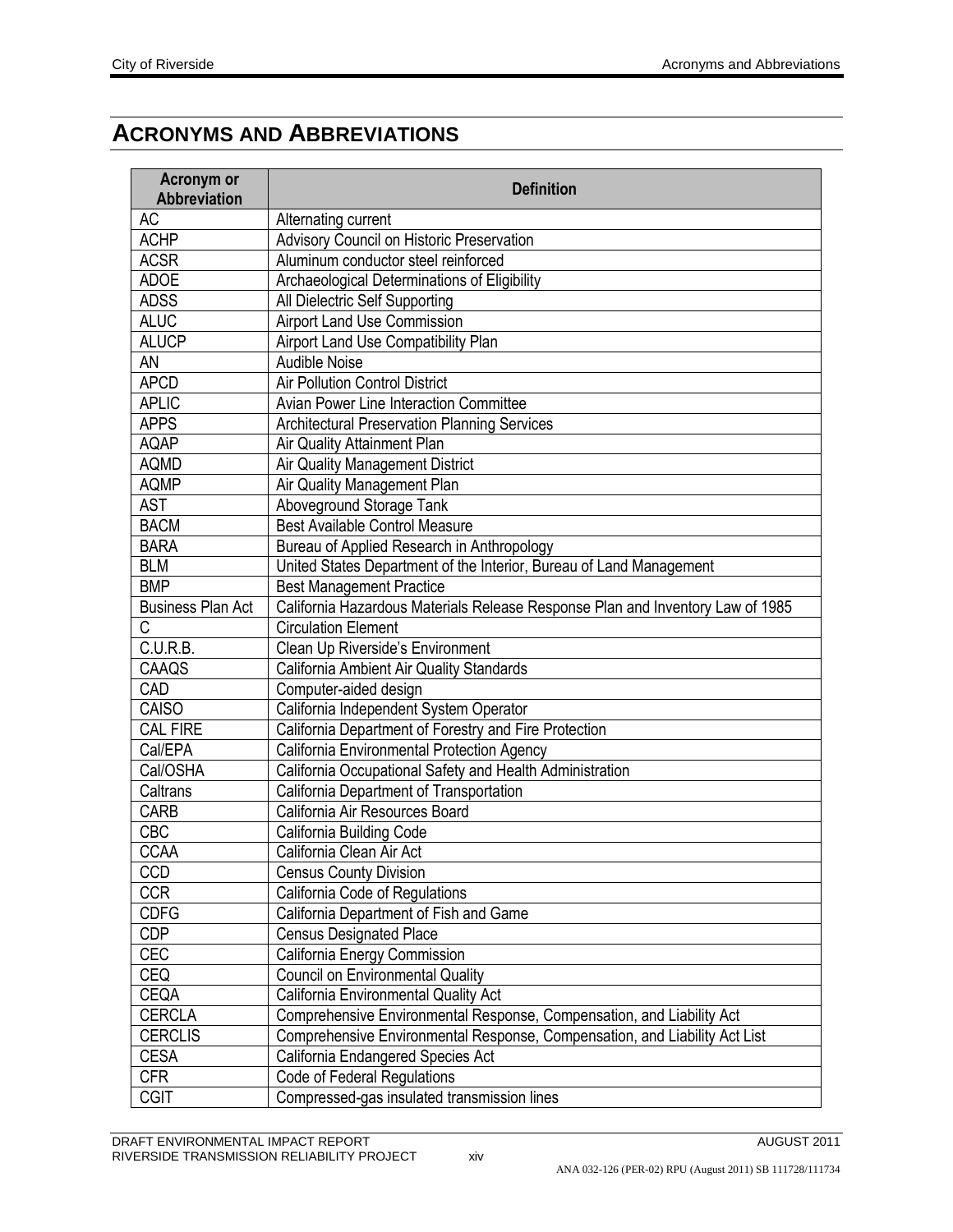| Acronym or<br><b>Abbreviation</b> | <b>Definition</b>                                                               |
|-----------------------------------|---------------------------------------------------------------------------------|
| CH <sub>4</sub>                   | Methane                                                                         |
| <b>CHL</b>                        | California Historic Landmarks                                                   |
| <b>CHP</b>                        | California Highway Patrol                                                       |
| <b>CHRIS</b>                      | California Historic Resources Information System                                |
| City                              | City of Riverside                                                               |
| <b>CJUTCM</b>                     | California Joint Utility Control Manual                                         |
| <b>CNDDB</b>                      | California Natural Diversity Data Base                                          |
| <b>CNEL</b>                       | <b>Community Noise Equivalent Level</b>                                         |
| CO                                | Carbon monoxide                                                                 |
| CO <sub>2</sub>                   | Carbon dioxide                                                                  |
| CO <sub>2</sub> e                 | Carbon dioxide-equivalent emission rate                                         |
| Cortese List                      | Department of Toxic Substances Control Hazardous Waste and Substances Site List |
| <b>CPCN</b>                       | Certificate of Public Convenience and Necessity                                 |
| <b>CPUC</b>                       | California Public Utilities Commission                                          |
| <b>CRHR</b>                       | California Register of Historical Resources                                     |
| <b>CSD</b>                        | <b>Community Service District</b>                                               |
| <b>CUPA</b>                       | <b>Certified Unified Program Agency</b>                                         |
| $\overline{\text{CVC}}$           | California Vehicle Code                                                         |
| <b>CWA</b>                        | Clean Water Act                                                                 |
| сy                                | Cubic yards                                                                     |
| dB                                | Decibels                                                                        |
| dB(A)                             | A-weighted sound pressure level                                                 |
| <b>DC</b>                         | Direct current                                                                  |
| <b>DEIR</b>                       | Draft Environmental Impact Report                                               |
| <b>DEM</b>                        | Digital elevation model                                                         |
| DG                                | Distributed generation                                                          |
| <b>DOC</b>                        | Department of Conservation                                                      |
| <b>DSF</b>                        | Delhi sands flower-loving fly                                                   |
| <b>DTM</b>                        | Digital terrain mapping                                                         |
| <b>DTSC</b>                       | Department of Toxic Substances Control                                          |
| ECS                               | <b>Edison Carrier Solutions</b>                                                 |
| <b>EIC</b>                        | <b>Eastern Information Center</b>                                               |
| <b>EIR</b>                        | <b>Environmental Impact Report</b>                                              |
| <b>EMF</b>                        | Electric and magnetic fields                                                    |
| <b>EMWD</b>                       | Eastern Municipal Water District                                                |
| <b>EPA</b>                        | <b>Environmental Protection Agency</b>                                          |
| FAA                               | <b>Federal Aviation Administration</b>                                          |
| <b>FCAA</b>                       | Federal Clean Air Act                                                           |
| <b>FCC</b>                        | <b>Federal Communications Commission</b>                                        |
| <b>FEIR</b>                       | Final Environmental Impact Report                                               |
| <b>FEMA</b>                       | <b>Federal Emergency Management Agency</b>                                      |
| <b>FERC</b>                       | <b>Federal Energy Regulatory Commission</b>                                     |
| <b>FESA</b>                       | <b>Federal Endangered Species Act</b>                                           |
| <b>FMMP</b>                       | Farmland Mapping and Monitoring Program                                         |
| <b>FSC</b>                        | <b>Federal Special Concern</b>                                                  |
| <b>FSZ</b>                        | <b>Farmland Security Zone</b>                                                   |
| ft <sup>3</sup>                   | Cubic feet                                                                      |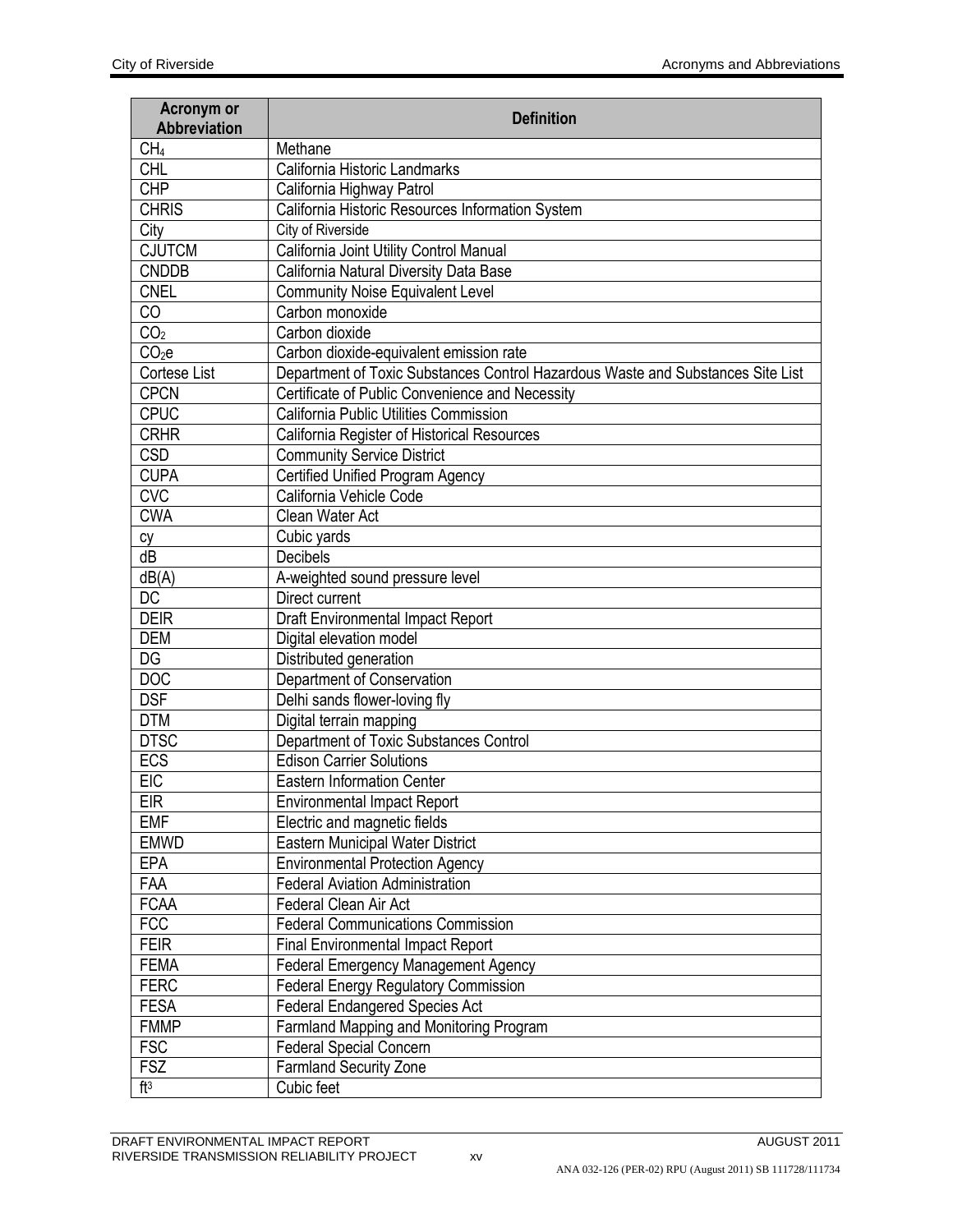| Acronym or<br>Abbreviation | <b>Definition</b>                                        |
|----------------------------|----------------------------------------------------------|
| <b>GHG</b>                 | Greenhouse gas                                           |
| <b>GIS</b>                 | Geographic information system                            |
| $\overline{GO}$            | General Order                                            |
| <b>GPS</b>                 | Global positioning system                                |
| <b>HANS</b>                | Habitat Evaluation and Acquisition Negotiations Strategy |
| <b>HCP</b>                 | <b>Habitat Conservation Plan</b>                         |
| <b>HDD</b>                 | Horizontal direct drill                                  |
| <b>HDP</b>                 | <b>Historic Property Data File</b>                       |
| <b>HFC</b>                 | Hydrofluorocarbons                                       |
| <b>HFE</b>                 | Hydrofluorinated ethers                                  |
| <b>HMBP</b>                | Hazardous Materials Business Plan                        |
| <b>HMMD</b>                | Hazardous Materials Management Division                  |
| <b>HPFF</b>                | High-pressure fluid-filled                               |
| <b>HWCL</b>                | Hazardous Waste Control Law                              |
| $I-15$                     | Interstate 15                                            |
| <b>IBC</b>                 | <b>International Building Code</b>                       |
| <b>IEEE</b>                | Institute of Electrical and Electronic Engineers         |
| IS.                        | <b>Initial Study</b>                                     |
| $\overline{ISO}$           | International Organization for Standardization           |
| <b>JARPD</b>               | Jurupa Area Recreation and Park District                 |
| <b>JCSD</b>                | Jurupa Community Services District                       |
| <b>JUSD</b>                | Jurupa Unified School District                           |
| kcmil                      | Circular mils                                            |
| <b>KCmil</b>               | Thousand circular mil                                    |
| kHz                        | Kilohertz                                                |
| <b>KOP</b>                 | Key observation point                                    |
| kV                         | Kilovolt                                                 |
| <b>LAFCO</b>               | <b>Local Agency Formation Commission</b>                 |
| <b>LAPM</b>                | Los Angeles pocket mouse                                 |
| LAWA                       | Los Angeles World Airports                               |
| <b>LCT</b>                 | Landscape Character Types                                |
| $L_{dn}$                   | Day-Night Noise Level                                    |
| $L_{eq}$                   | <b>Equivalent Energy Level</b>                           |
| LOS                        | Level of Service                                         |
| <b>LST</b>                 | <b>Lattice Steel Tower</b>                               |
| <b>LST</b>                 | Localized significance threshold                         |
| LU                         | Land Use element                                         |
| <b>LUST</b>                | Leaking Underground Storage Tank                         |
| <b>LWCF</b>                | Land and Water Conservation Fund                         |
| MARB/MIP                   | March Air Reserve Base/March Inland Port                 |
| <b>MASP</b>                | Magnolia Avenue Specific Plan                            |
| <b>MEER</b>                | Mechanical and Electrical Equipment Room                 |
| <b>MBTA</b>                | Migratory Bird Treaty Act                                |
| <b>MHz</b>                 | Megahertz                                                |
| <b>MMT</b>                 | Million metric tons                                      |
| <b>MRZ</b>                 | <b>Mineral Resources Zones</b>                           |
| <b>MSDS</b>                | Materials safety data sheet                              |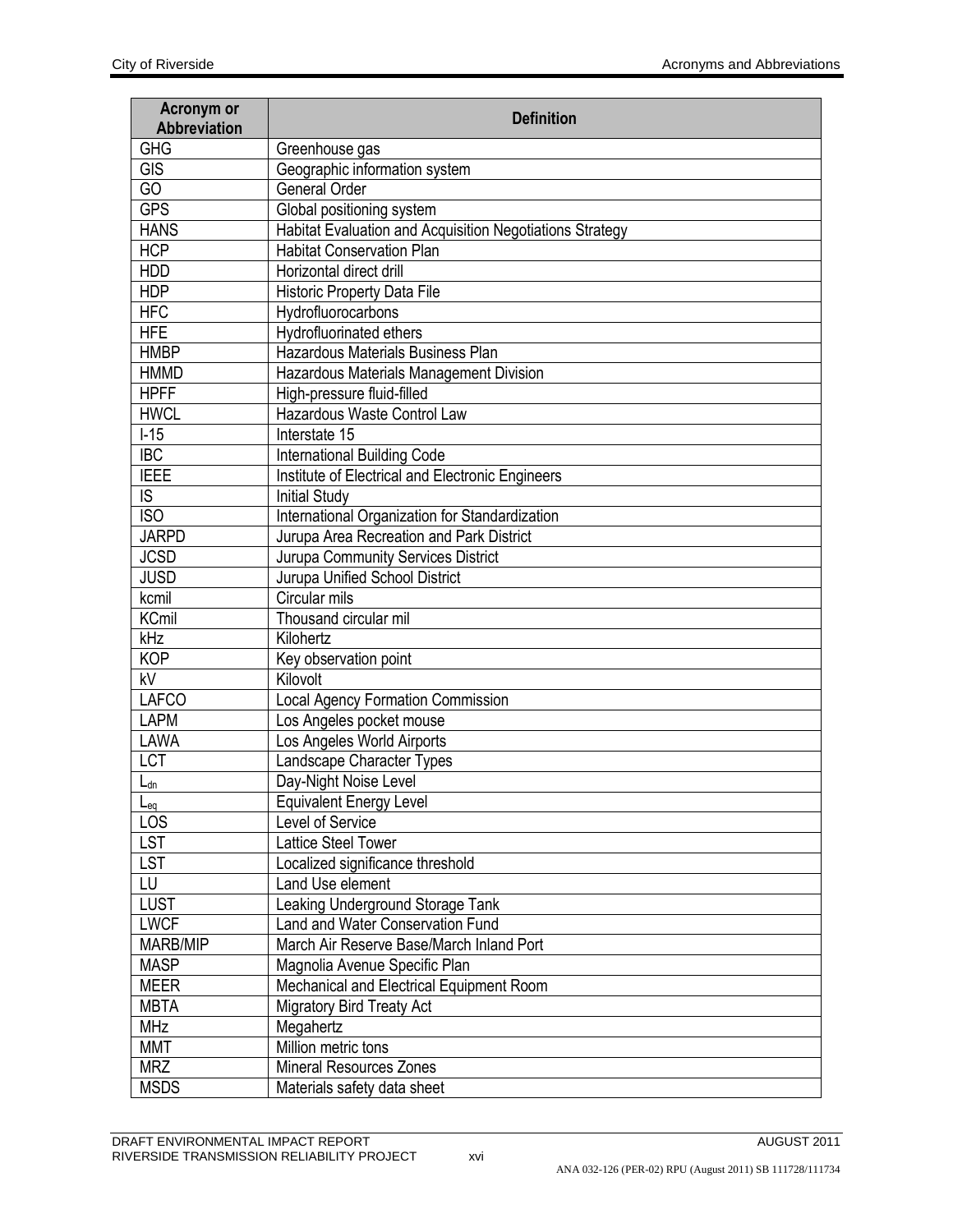| Acronym or<br>Abbreviation | <b>Definition</b>                                |
|----------------------------|--------------------------------------------------|
| <b>MSHCP</b>               | Multi-Species Habitat Conservation Plan          |
| <b>MSL</b>                 | Mean sea level                                   |
| <b>MSW</b>                 | Municipal solid waste                            |
| <b>MVA</b>                 | Megavolt-ampere                                  |
| <b>MW</b>                  | Megawatts                                        |
| <b>MWD</b>                 | Metropolitan Water District                      |
| N <sub>2</sub>             | Nitrogen                                         |
| N <sub>2</sub> O           | Nitrous oxide                                    |
| <b>NAAQS</b>               | National Ambient Air Quality Standards           |
| <b>NAHC</b>                | Native American Heritage Coalition               |
| <b>NCCP</b>                | Natural Communities Conservation Plan            |
| <b>NEPA</b>                | National Environmental Policy Act                |
| NF <sub>3</sub>            | Nitrogen trifluoride                             |
| <b>NFRAP</b>               | No Further Remedial Action Plan                  |
| <b>NHPA</b>                | National Historic Preservation Act               |
| NO <sub>2</sub>            | Nitrogen dioxide                                 |
| <b>NOD</b>                 | Notice of Determination                          |
| <b>NOP</b>                 | Notice of Preparation                            |
| <b>NOT</b>                 | Notice of Termination                            |
| NO <sub>X</sub>            | Nitrogen oxides                                  |
| <b>NPDES</b>               | National Pollutant Discharge Elimination System  |
| <b>NPL</b>                 | <b>National Priorities List</b>                  |
| <b>NPS</b>                 | <b>National Park Service</b>                     |
| <b>NPS</b>                 | Non-point source                                 |
| <b>NRCS</b>                | <b>Natural Resources Conservation Service</b>    |
| <b>NRHP</b>                | National Register of Historic Places             |
| <b>NWI</b>                 | National Wetland Inventory                       |
| O&M                        | Operation and maintenance                        |
| O <sub>3</sub>             | Ozone                                            |
| <b>OES</b>                 | Office of Emergency Services                     |
| <b>OHGW</b>                | Over Head Ground Wire                            |
| OHP                        | Office of Historic Preservation                  |
| OHWM                       | Ordinary High Water Mark                         |
| <b>OPGW</b>                | <b>Optical Ground Wire</b>                       |
| <b>OPR</b>                 | Office of Planning and Research                  |
| <b>OS</b>                  | Open Space Element                               |
| <b>OSHA</b>                | Occupational Safety and Health Administration    |
| Pb                         | Lead                                             |
| <b>PEM</b>                 | Palustrine emergent                              |
| <b>PFC</b>                 | Perfluorocarbons                                 |
| <b>PFO</b>                 | Palustrine forested                              |
| pH                         | Measure of the acidity or basicity of a solution |
| $PM_{10}$                  | Particulate matter less than 10 microns          |
| PM <sub>2.5</sub>          | Particulate matter less than 2.5 microns         |
| POL                        | Petroleum, oil, and lubricant                    |
| POW                        | Palustrine open water                            |
| <b>POWER</b>               | POWER Engineers, Inc.                            |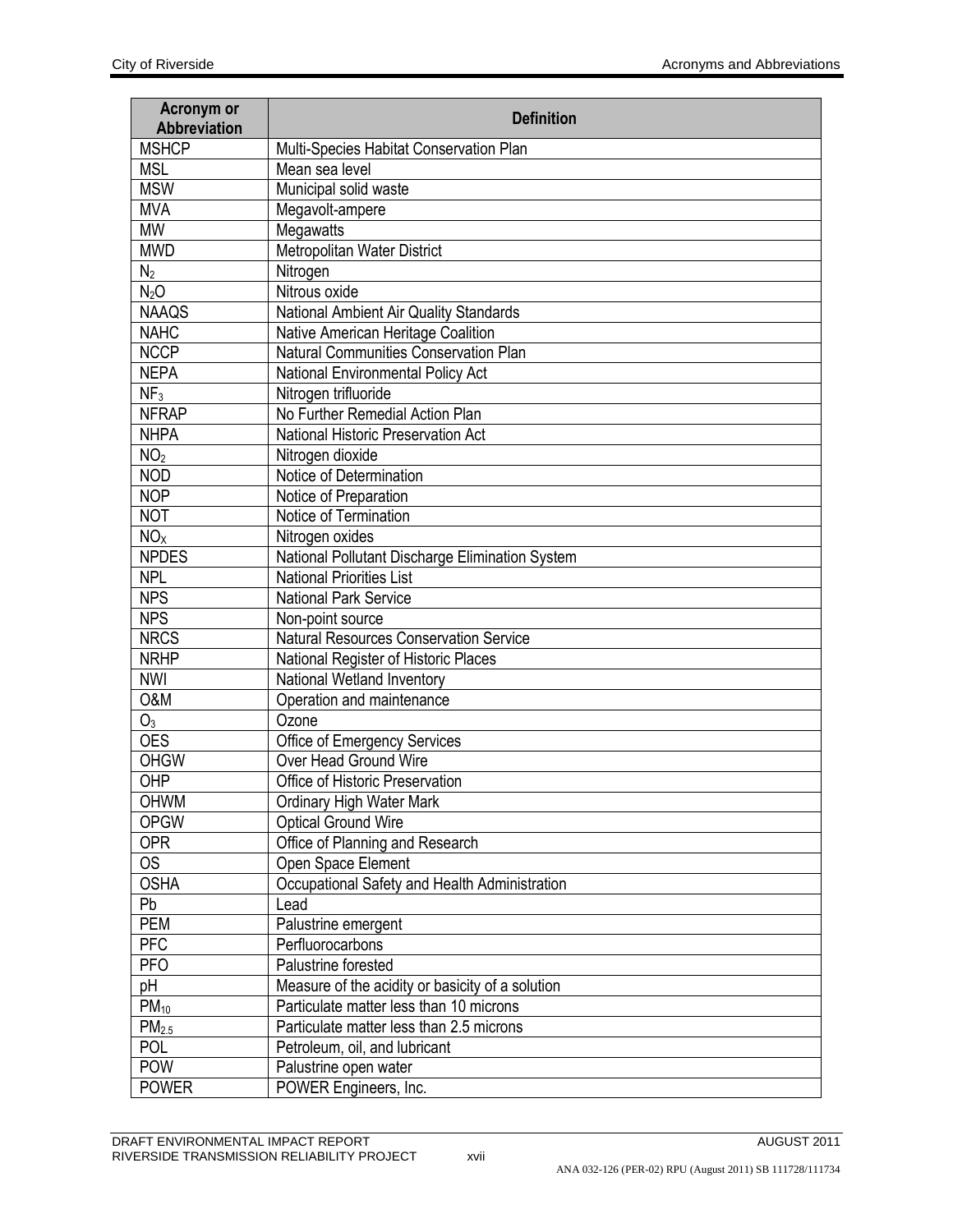| Acronym or<br>Abbreviation | <b>Definition</b>                                        |
|----------------------------|----------------------------------------------------------|
| <b>PPE</b>                 | Personal Protective Equipment                            |
| <b>PSS</b>                 | Palustrine scrub-shrub                                   |
| R <sub>2</sub>             | Lower perennial riverine                                 |
| R4                         | Intermittent riverine                                    |
| <b>RCA</b>                 | <b>Regional Conservation Authority</b>                   |
| <b>RCALUC</b>              | Riverside County Airport Land Use Commission             |
| <b>RCFD</b>                | <b>Riverside County Fire Department</b>                  |
| <b>RCIP</b>                | Riverside County Integrated Project                      |
| <b>RCRA</b>                | Resource Conservation and Recovery Act                   |
| <b>RCSD</b>                | Riverside County Sheriff's Department                    |
| <b>RCTC</b>                | Riverside County Transportation Commission               |
| <b>RCWMD</b>               | Riverside County Waste Management Department             |
| <b>RERC</b>                | Riverside Energy Resource Center                         |
| R <sub>l</sub>             | Radio Interference                                       |
| <b>RN</b>                  | Radio Noise                                              |
| <b>ROW</b>                 | Right-of-way                                             |
| <b>RPD</b>                 | <b>Riverside Police Department</b>                       |
| <b>RPU</b>                 | <b>Riverside Public Utilities</b>                        |
| <b>RTA</b>                 | <b>Riverside Transportation Authority</b>                |
| <b>RTP</b>                 | Regional Transportation Plan                             |
| <b>RTRP</b>                | Riverside Transmission Reliability Project               |
| <b>RWQCB</b>               | Regional Water Quality Control Board                     |
| <b>SART</b>                | Santa Ana River Trail                                    |
| SAS                        | Substation Automation System                             |
| <b>SB 18</b>               | California Senate Bill 18 of 2005                        |
| <b>SBAIC</b>               | San Bernardino Archaeological Information Center         |
| <b>SBKR</b>                | San Bernardino kangaroo rat                              |
| <b>SCAB</b>                | South Coast Air Basin                                    |
| <b>SCADA</b>               | Supervisory Control and Data Acquisition                 |
| <b>SCAQMD</b>              | South Coast Air Quality Management District              |
| <b>SCE</b>                 | Southern California Edison                               |
| <b>SCFF</b>                | Self-contained fluid-filled                              |
| <b>SCHWMA</b>              | Southern California Hazardous Waste Management Authority |
| <b>SCORP</b>               | Statewide Comprehensive Outdoor Recreation Plan          |
| SF <sub>6</sub>            | Sulfur hexafluoride                                      |
| <b>SHPO</b>                | <b>State Historic Preservation Office</b>                |
| <b>SIP</b>                 | State Implementation Plan                                |
| SO <sub>2</sub>            | Sulfur dioxide                                           |
| SOI                        | Sphere of Influence                                      |
| <b>SONET</b>               | <b>Synchronous Optical Network</b>                       |
| <b>SPCC</b>                | Spill Prevention, Control, and Countermeasure            |
| <b>SPR</b>                 | Southern Pacific Railroad                                |
| Springs                    | <b>Springs Generating Project</b>                        |
| <b>SR</b>                  | <b>State Route</b>                                       |
| <b>SR-60</b>               | State Route 60                                           |
| <b>SR-91</b>               | State Route 91                                           |
| <b>SRA</b>                 | Source receptor area                                     |